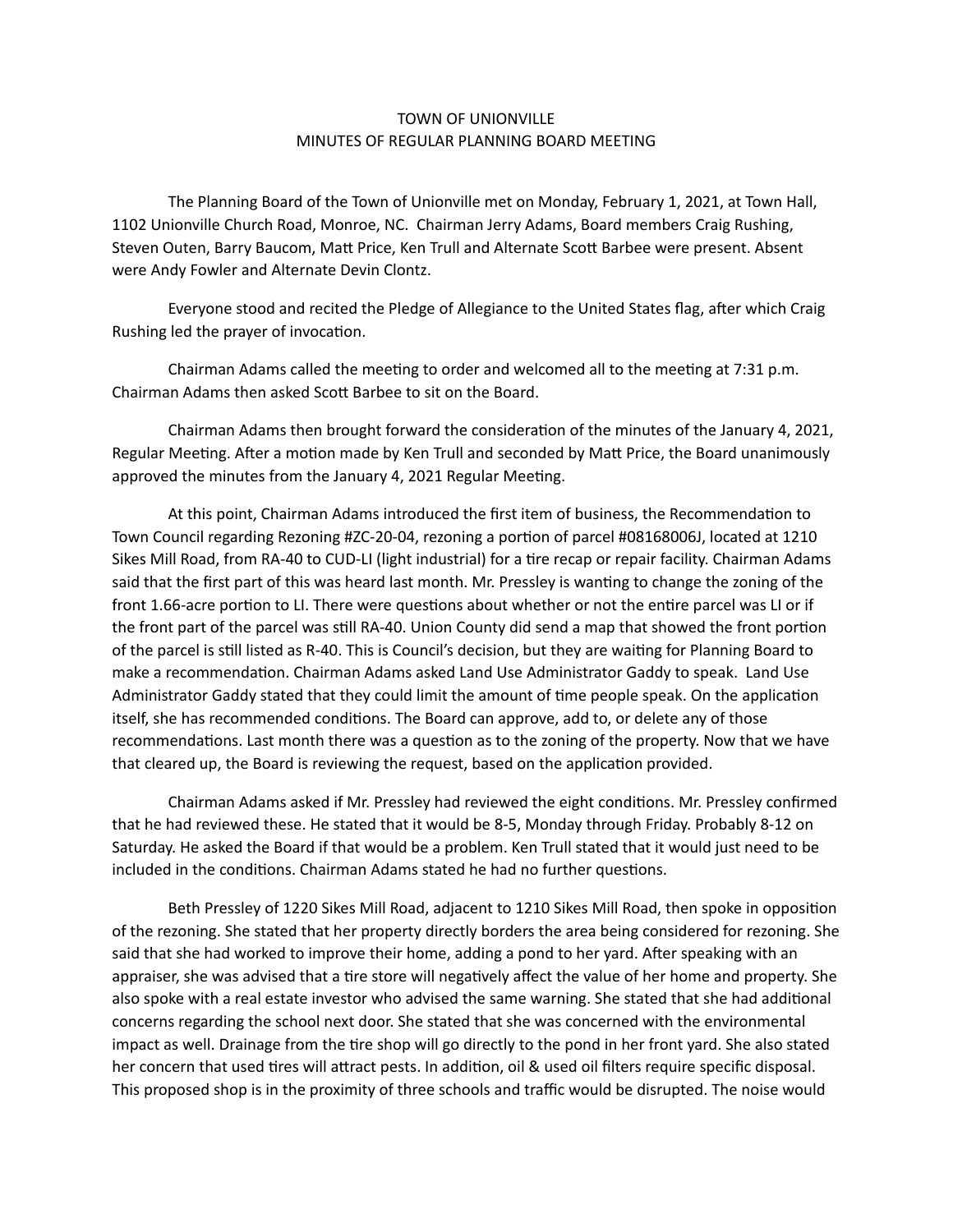also be a nuisance for her property. She went on to say that Unionville has done a lot to support its residents and maintain the small-town feel that so many have come to love. Ken Trull asked who she spoke with about the impact on her property value. Ms. Pressley stated that she had spoken to real estate appraiser Rob Morrison.

Next, Renee Hendrix spoke in opposition to the proposed rezoning. She stated that she manages and operates Unionville Christian Academy, which is on family-owned land. She stated that her concerns are similar in nature. She is a licensed real estate agent and is familiar with land values and how things affect values. She stated that a facility of this type would impact not only school property values, but residential property values. Her mother, an adjoining property owner who could not be in attendance due to health concerns, permitted Renee to speak on her behalf. She is concerned with the increase in traffic, proximity of the shop to the school's playground (it would be within 8-10 feet of the playground), which would have the public too close to the playground and the fenced area for the children. In addition, they are concerned about the noise from the equipment and shop language. Another concern is tire storage. If used tires are not being hauled off appropriately, they will attract pests near the school. Finally, they are concerned about safety. They have tried to have the speed limit reduced to 35 MPH near the school. The curve is already bad, but they are also concerned about the safety of added traffic there.

Next, Fred Pressley, the applicant for the rezoning request, spoke. He began by stating that he had been in the tire business for 35 years. He stated that it was a Christian business and there would be no foul language used. He stated that Sikes Mill Road is a thoroughfare, and they will not change the speed limit to 35 MPH. He said that there is already Light Industrial zoning all the way down Sikes Mill Road with two welding shops, a well-drilling company, and a daycare. He stated that he did not know why everyone thinks a tire store will be noisy. The loudest thing there would be an air wrench. He said that they would close at 5, but most of the daycare will pick their kids up by 5 or after. He stated that he was trying to get this 1.66 acres set up for Light Industrial. What he already has zoned as LI is past the neighbor's house. He could move the proposed shop to put it on LI, but it would put it closer to the neighbor. He stated that he knew how to get rid of tires and that he had done it for 35 years. He then added that there was also no traffic hazard either. He stated that his driveway had better visibility than either of his neighbors'. Scott Barbee then stated that he knew there would be a requirement for opaque screening for privacy, but he also heard concerns about insects and rodents. He asked Mr. Pressley if he would secure the tires to keep pests out. Mr. Pressley stated that he did not have a place set up, but there would be a cover, like for an air compressor. For a while, it will be stored inside anyway. He said that the dump was not far and that he would take a truckload at a time. He has been in conversation with the dump.

Next, Alexandra and Joseph Caldwell 1215 Sikes Mill Road, spoke in opposition to the rezoning. They live directly across the property. The school does have a K-5, so there are children being picked up at 2 PM as well. Ms. Caldwell stated that she had a question as to who would enforce the conditions for the property. Land Use Administrator Gaddy stated that there is a Code Administrator, who is contracted by the town to investigate code violations. Ken Trull added that the code enforcement originates from a complaint that has to be brought to the town. Ms. Caldwell stated that they like the country setting, largely residential, and not in town around a bunch of businesses. She said that they prefer to avoid that environment. She is concerned about the traffic, obstructed views, and prefers that there are no hours on Saturday to at least allow for a family-weekend setting. She went on to say that property values are a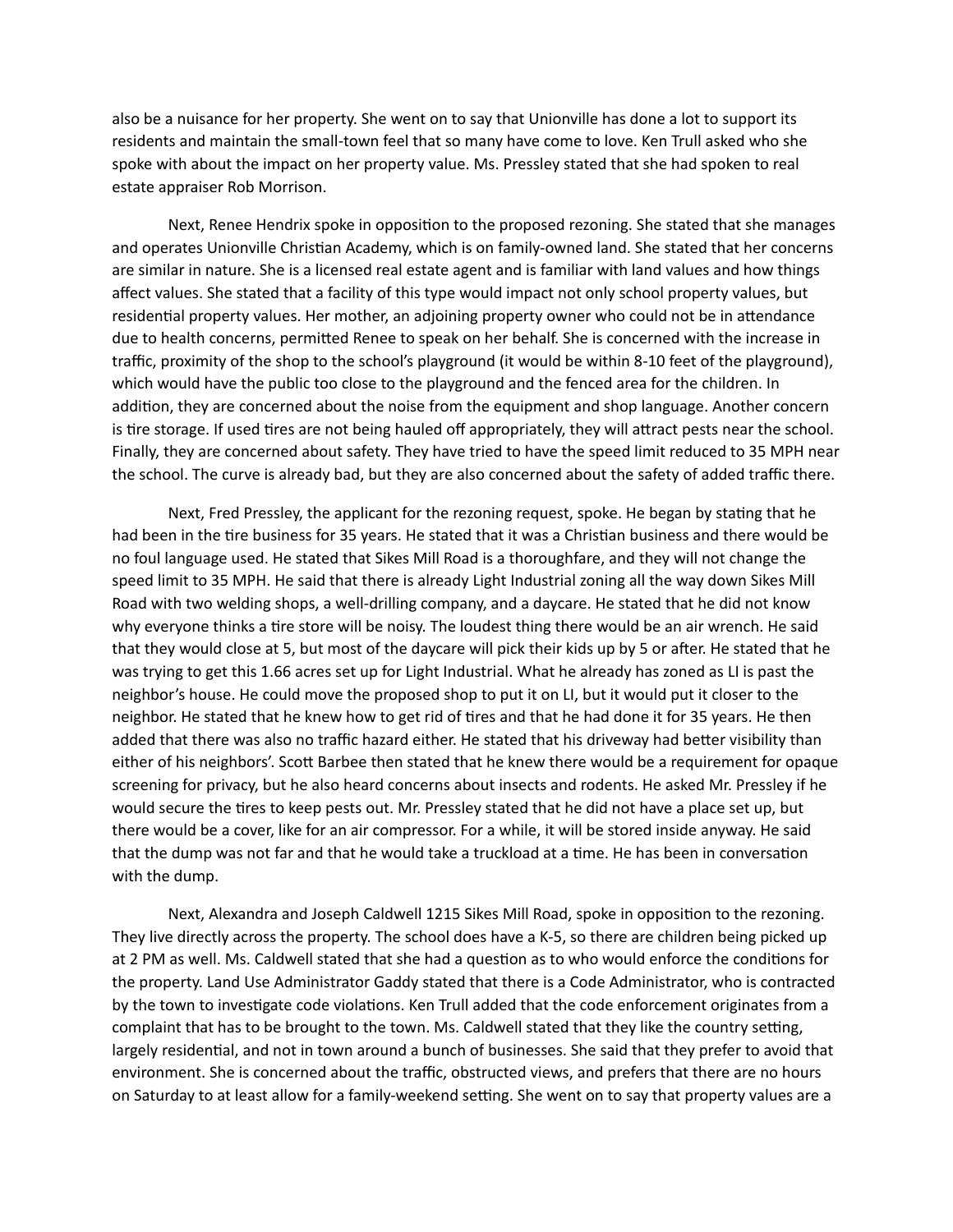concern, and she knows it will affect her property value. She also said that the school is a family business, and she was hoping her children will grow up there. She said that the noise is another issue. Mr. Caldwell is in the industry and has a residential shop. They are very informed on how a shop should run and EPA/OSHA precautions. They are also very familiar with the amount of noise it will produce from air hammers and other tools. Mr. Caldwell stated he had been in the industry for 12 years. Even with fencing/distance, the sound could be up to 80 decibels all day long. Traffic is a concern as well. The proposed shop is directly in the bend. All day long, there is traffic, and fog can make matters worse because it is in a blind corner. Adding another obstacle with higher traffic will make this worse. They plan on their son attending daycare across the street, but don't want him next to that environment. They do not want their newborn right next to it. All of the neighbors agree, and they would like some consideration of that. Steven Outen asked where they lived in conjunction with the property. The Caldwells stated they lived directly across from the proposed building site.

There being no other questions or concerns, Chairman Adams then opened the floor for discussion. Scott Barbee stated that an enclosure for storing tires was mentioned earlier. Chairman Adams asked if that could be added to the restrictions. Land Use Administrator Gaddy asked how it should be worded. Scott Barbee stated that he was listening to the concerns regarding pests. Craig Rushing then stated that he had a question for Mr. Pressley. He said that he understood that this would be a tire store, but wanted to know what all would be included, such as vehicle maintenance. Mr. Pressley stated that they would probably do oil changes and inspections later on. He also stated that it would not be a recap shop. There will only be tires, oil changes, inspections, and light maintenance. He would not be rebuilding engines or transmissions, and there would not be vehicles piled up outside. He stated that it would be a nice-looking building and will fit in really well in the community. Craig Rushing asked if the building would have restroom facilities and if so, if it would be reliant on a septic system. Mr. Pressley confirmed that it would have facilities and a septic tank. Land Use Administrator Gaddy stated that under the permit conditions, Mr. Pressley would have to produce a driveway permit, water/sewer permit, and environmental permit before going to Union County for a building permit. Chairman Adams asked if there should be a ninth condition that required used tires to be stored under a roof in a contained area. Chairman Adams then called for a motion. Barry Baucom asked if the hours were changed on the conditions since Mr. Pressley referenced Saturday hours, which were not currently listed. Land Use Administrator Gaddy asked Mr. Pressley if he would agree to the enclosure of used tires. Mr. Pressley confirmed he would. Scott Barbee made a motion that a ninth condition is added that will require the covering of discarded tires to prevent pests. Mr. Pressley stated that he would have a roll-up door in the back of the facility for that. Matt Price asked if he understood that the role of the Planning Board is to determine if the request fits within the Land Use Plan. Land Use Administrator Gaddy confirmed this. Ken Trull then stated that it was not that cut and dry, since the Board also includes a statement of reasonableness and consistency. That statement pulls in the idea of the public interest. It must be reasonable, so the Board can take into account that Rob Morrison has mentioned that it will negatively affect property values. Scott Barbee then amended his motion to expand the condition concerning the hours of operation to include Saturday morning hours from 8-12. Matt Price seconded the amended motion and the motion passed with a split vote, 6 in favor, 1 opposed.

Chairman Adams then called for a motion for a recommendation to Council. Scott Barbee made a motion that the rezoning request submitted is reasonable and in the public interest and is consistent with the Town's Land Use Plan, adopted March 2006. The motion was seconded by Barry Baucom. Matt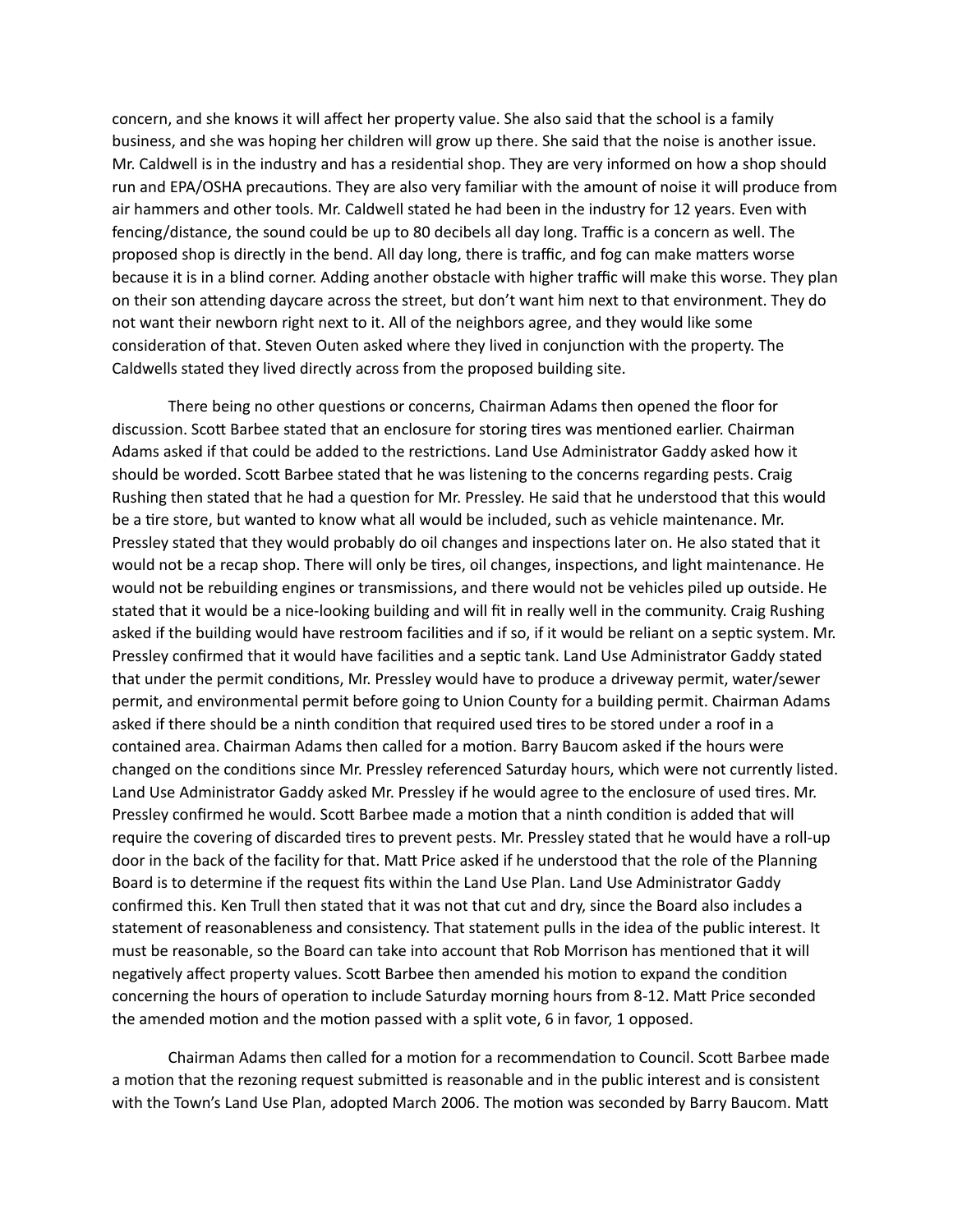Price asked if the motion was open to discussion. Chairman Adams clarified that this motion is a favorable recommendation that will now go before Council. Scott Barbee stated that it met the criteria of the Land Use Plan. Ken Trull added that it also required agreeing with the statement of reasonableness and consistency. The Planning Board approved the motion in a split vote, 5 in favor, 2 opposed. Land Use Administrator Gaddy stated that Council would set a public hearing and adjoining neighbors will receive a letter and be advised of the hearing.

Chairman Adams then introduced the next item for business, a recommendation to Town Council regarding Text Amendment #TC-20-03, Section 220 regarding easement lots. Land Use Administrator Gaddy has been speaking about this for a while. There was a question brought forward about the issue of easement and how the ordinance currently references back to the term "parent parcel," which means whatever the parcel looked like in 2003 when Unionville took over its own zoning. That is the parent tract, as discussed a couple of months ago. Nadine, our advisor from N-Focus, opposes this and is concerned that it will open the door to a lot of easements. However, there is a lot of landlocked property in Unionville. If we change the wording and someone wants to divide it among generations, it can be done. Right now, that would not be allowed beyond having two lots served by an easement subdivided from the parent parcel. Ken Trull asked why Nadine was in opposition to the amendment. Land Use Administrator Gaddy stated that Nadine says it is dangerous language, providing no clear limitations. With the increase of easement lots, it would negate the purpose of having a limit. Craig Rushing stated that if there were a 30-acre parent parcel, currently there could only be two easements for 15 acres if it were subdivided. He then asked what the difference would be between Right-of-Way and easement, and if they were the same thing. Land Use Administrator Gaddy stated that Right-of-Way typically is used to refer to state-maintained roads rather than property access. Our ordinance addresses easements. Barry Baucom asked if an easement is owned. Land Use Administrator Gaddy stated someone having an easement was not necessarily the owner of the easement but has been granted access through another landowner's property to their property that does not have road frontage. Craig Rushing stated once an easement is put into place, it is permanent. Land Use Administrator stated that our ordinance does not require a driveway, but it just provides a permanent record so that 20-30 years later people will still have access to their property. Barry Baucom then stated that while he did not see a major problem with breaking it down, he also sees Nadine's point and how it could complicate things. Matt Price asked if this amendment would lead to there being no limit to the number of driveways on a property. Land Use Administrator Gaddy specified that this amendment does not address driveways but addresses easements. Barry Baucom asked how it would affect a family trying to divide a parcel. Land Use Administrator Gaddy stated that currently, the ordinance does not allow more than two easements from one parent parcel. Matt Price stated that in the future it would likely look totally different. Jerry Adams stated that there would always be an option to put a road through a parcel to give them all access. Land Use Administrator Gaddy clarified that it would have to be a public road. If they want to develop a road, that would be fine because it would grant the lots access to a public road. Lots with easements are landlocked. Ken Trull asked if there would be a problem with someone wanting more than two easements. Barry Baucom stated that it might become problematic if there was a development with several lots requiring easements, but developers will put roads in and it then becomes a non-issue. Land Use Administrator Gaddy stated that Nadine's point is that this wording does not put a clear end to the easements. Ken Trull stated that there might be an instance that it needed to be done, and even though Nadine has hesitations, he thinks Unionville should move forward with the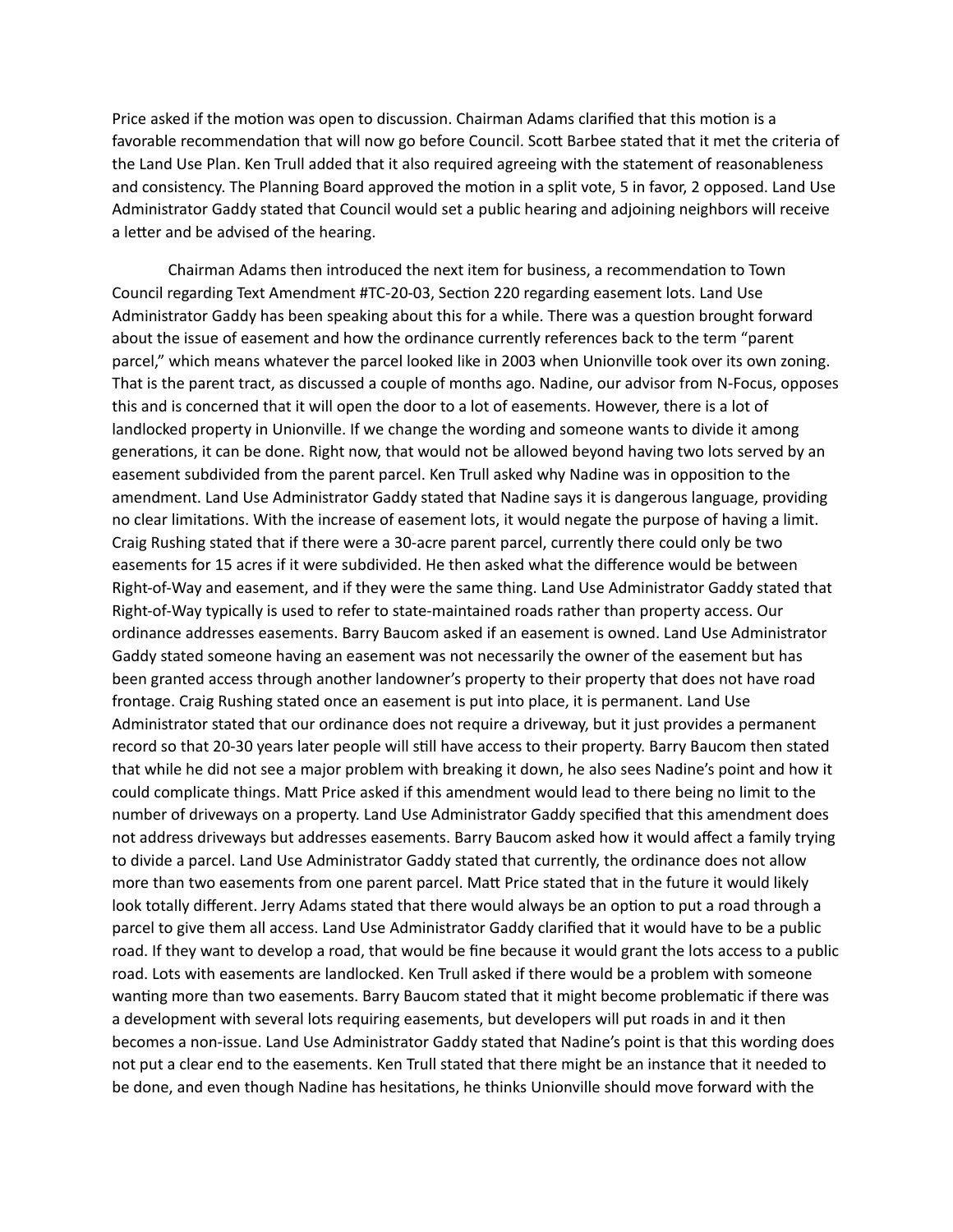proposed change in wording. Ken Trull made a motion to recommend the text change to Council. Craig Rushing seconded the motion and it passed unanimously.

Chairman Adams then opened the next item for conversation, the recommendation to Town Council regarding survey questions for the new Land Use Plan. Chairman Adams stated that Land Use Administrator Gaddy included an overview of potential questions for the survey. The overall consensus is that we keep the survey simple by asking three questions: What growth they want to see, where they would like to see it, and what type of growth do they want. Looking through some of the old surveys, most of the past respondents wanted it to stay the same. 68% said it was a good-very good place to live. Most of the respondents wanted to maintain the small-town feel. Chairman Adams asked if anyone wanted to see any other questions. Steve Outen stated that what he saw from the 2002 survey results, we still currently hear these same opinions in these meetings. Jerry Adams stated that when we see a request to bring a commercial business into an area, we learn that everyone wants it but no one wants it in their backyard. We still need to reach out and see if opinions have changed. Chairman Adams asked if there were any other thoughts or questions. Craig Rushing stated that he felt it was important to keep it simple. Chairman Adams stated that the three proposed questions should spark some ideas. Deputy Clerk Braswell stated that we would need to require the name & address as a pre-qualifier for the surveys. Craig Rushing added that we also need designated areas for commercial. Ken Trull stated that the map shows certain places for potential industrial zoning, but the vast majority want to keep it rural and oppose the rezoning to commercial use for the property in those designated areas. Land Use Administrator Gaddy stated that we do need to update our Land Use Plan. We seek input from members of the community to signal that we are listening. Craig Rushing stated that we have to look at the big picture. We hear the concerns, but we still have to look at the requests with an open mind. Land Use Administrator Gaddy stated that we also now have Facebook, which can help to inform and encourage a better response. Deputy Clerk Braswell stated that the last survey had a really good response rater, especially considering that it was a mailer. Land Use Administrator Gaddy advised that there was a virtual survey conducted in 2015 with only 200 residents responding. Deputy Clerk Braswell asked if we would still plan to include a link to the current future land use plan. Land Use Administrator Gaddy stated that we could. Matt Price asked if it would be dissected by region. Deputy Clerk Braswell stated that it could be listed as each current future development region and if the respondent agreed or disagreed with that designation. Steve Outen asked that with all of the opposition to the request at Five Forks, if anyone knew how it was done when they built the convenience store. Barry Baucom stated that it would be best to keep simple and let them put what they wanted to put. Land Use Administrator Gaddy said that we could just let them fill out the places they know. Barry Baucom stated that respondents could indicate the specific locations they would like to see growth. Chairman Adams stated that we could take those three questions to Council. Matt Price made a motion to recommend the survey including their name, address, and the three questions. Craig Rushing seconded the motion and it unanimously passed.

The next item on the agenda that Chairman Adams brought forward was the recommendation to Town Council for Planning Board member, Jerry Adams', expiring term. Ken Trull made a motion to recommend renewal for Chairman Adams' second term. Craig Rushing seconded the motion and it passed unanimously.